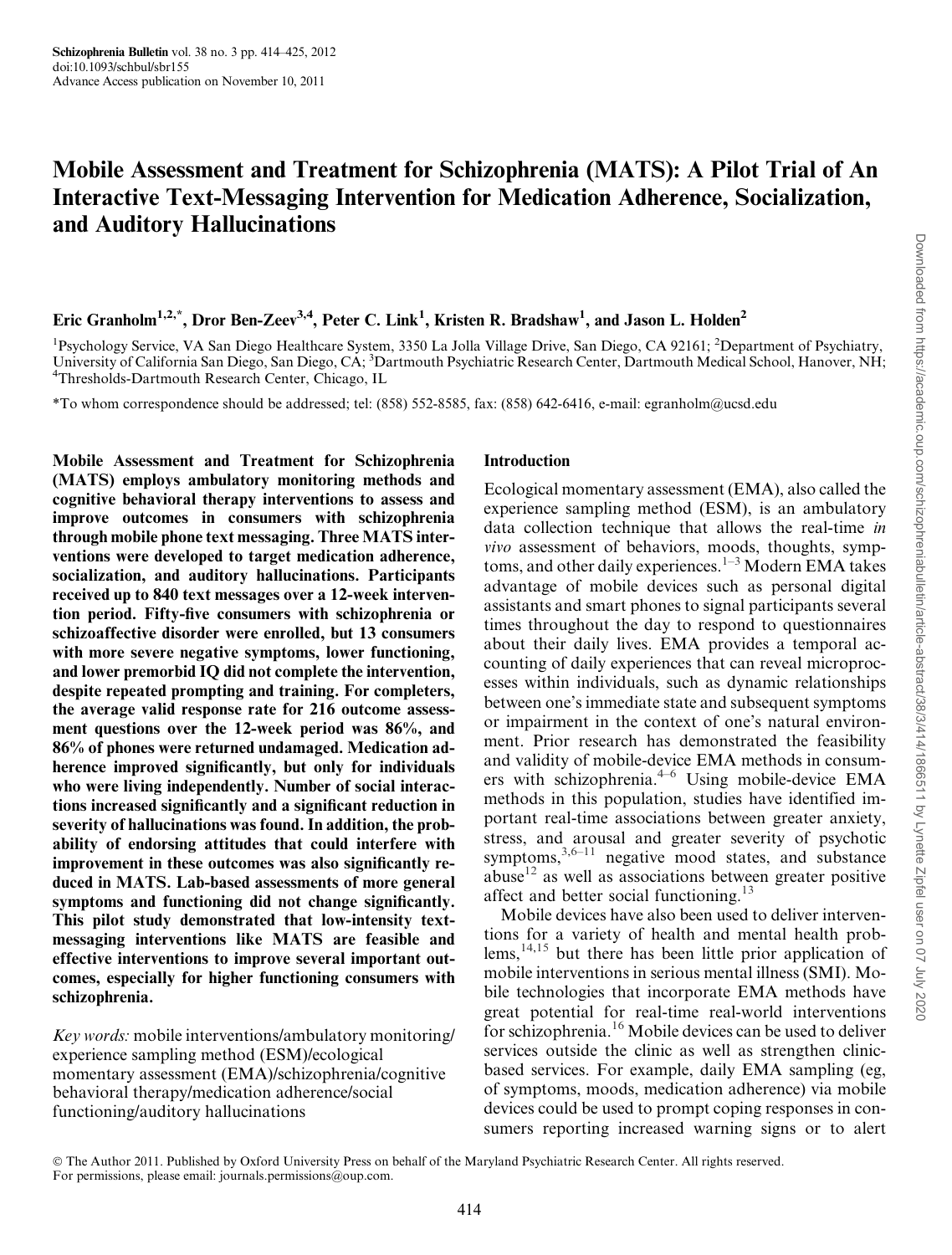providers to trends in their consumers' symptoms (eg, escalating severity of hallucinations) to prompt contact and intervention. Mobile devices could also be used to prompt health-promoting behaviors (eg, medication adherence, diet, exercise) or strengthen interventions by prompting in vivo skills practice (homework), which could reduce the intensity of interventions (eg, number or duration of face-to-face sessions). All of these potential uses of mobile-device interventions could also help reduce service costs.

We are aware of only 1 prior study that employed mobile technology to provide an intervention beyond selfmonitoring for consumers with  $SMI$ .<sup>[17](#page-10-0)</sup> Spaniel and colleagues<sup>[17](#page-10-0)</sup> described a 1-year open trial with 45 consumers and 39 family members in which participants were sent a weekly 10-item questionnaire about early warning signs of schizophrenia via text messaging on mobile devices. A threshold number of warning signs triggered an alert to their psychiatrist. The study reported a 60% reduction in the number of hospitalizations rela-tive to the year prior to ambulatory monitoring.<sup>[17](#page-10-0)</sup>

Given the limited research on mobile-device interventions in SMI, we conducted a pilot trial of a novel mobile phone text message intervention called Mobile Assess-ment and Treatment for Schizophrenia (MATS).<sup>[18](#page-10-0)</sup> The MATS project is the product of collaboration between academic clinical researchers, programming/technology experts, and various stakeholders (ie, program officials, providers, and consumers) from Assertive Community Treatment (ACT) programs in San Diego County. MATS provides mobile interventions to improve highpriority outcomes for stakeholders. Through focus groups, stakeholders recommended 3 treatment targets: Medication adherence, socialization, and auditory hallucinations. The MATS intervention prompted healthpromoting behaviors and used cognitive behavioral therapy  $\text{(\text{CBT})}$  techniques.<sup>19,20</sup> Participants were given mobile phones and received 3 sets of interactive textexchanges each of 6 days per week for 12 weeks. It was hypothesized that significant improvements would be found for each treatment target over the 12-week MATS intervention.

#### Methods

#### Participants

Community-dwelling individuals with schizophrenia or schizoaffective disorder  $(N = 55)$  over the age of 18 were enrolled (no other inclusion/exclusion criteria). Participants were recruited from outpatient residential and treatment settings ( $N = 14$  from ACT teams) in the Veterans Affairs San Diego Healthcare System and the San Diego County Mental Health System from 2007 to 2010. Participants were not excluded for active substance use disorders, but one participant who reported using methamphetamine on the baseline assessment day was excluded for inability to complete assessments. Diagnoses of schizophrenia included 32 paranoid, 10 undifferentiated, 2 disorganized, and 11 schizoaffective disorders. At baseline, 37 participants were prescribed at least one atypical antipsychotic medication, 23 at least one typical antipsychotic, 31 both typical and atypical antipsychotics, and 1 individual was not prescribed any antipsychotic medications. Twenty-four participants were also prescribed antidepressant medications, and 29 reported using mood-stabilizers.

## Procedures

All study procedures were approved by the institutional review board of the University of California, San Diego. Text messages focusing on 3 intervention domains (medication adherence, socialization, and auditory hallucinations) were sent to participants daily from Monday through Saturday for a 12-week period. Following informed consent and baseline assessments, participants were given a basic Motorola cellular phone (model V195 or W490) with full access to domestic calling, calendar, alarm, and gaming functions. Participants were trained to send and receive text messages and typically required one additional in-home visit (about 10 min) for retraining during the initial days of the trial. A Power-Point presentation was used to describe text-messaging procedures in an initial 30-minute training session in the lab, and participants were guided through approximately 3 practice trials with each of the 3 treatment targets (medications, socializing, and voices). Information about how to use and charge the phone was also provided (eg, how to make outgoing calls, set an alarm, etc.), and participants were given a copy of the PowerPoint presentation to take home. The primary outcome measures were self-reported medication adherence, number of social interactions, and severity of auditory hallucinations obtained through daily ambulatory monitoring (responses to text message questions) over the 12-week intervention period. Secondary outcomes were also assessed using a battery of laboratory-based symptom and functioning measures administered at baseline and the end of the 12-week intervention. Participants received \$35 for completing assessment visits and a \$20 gift card (Subway or Starbucks) incentive every 2 weeks for completing mobile assessments. All text message responses for each participant were viewable on a secure website, so staff could contact individuals to remind them to answer the text messages or to provide technical support.

#### Mobile Assessment and Treatment for Schizophrenia

Three sets of 4 text messages (12 total) were sent to participants each day, Monday through Saturday, with each message set targeting 1 of the 3 intervention domains: medication adherence, socialization, or auditory hallucinations. All 3 interventions were delivered in random order each day in the morning, afternoon, and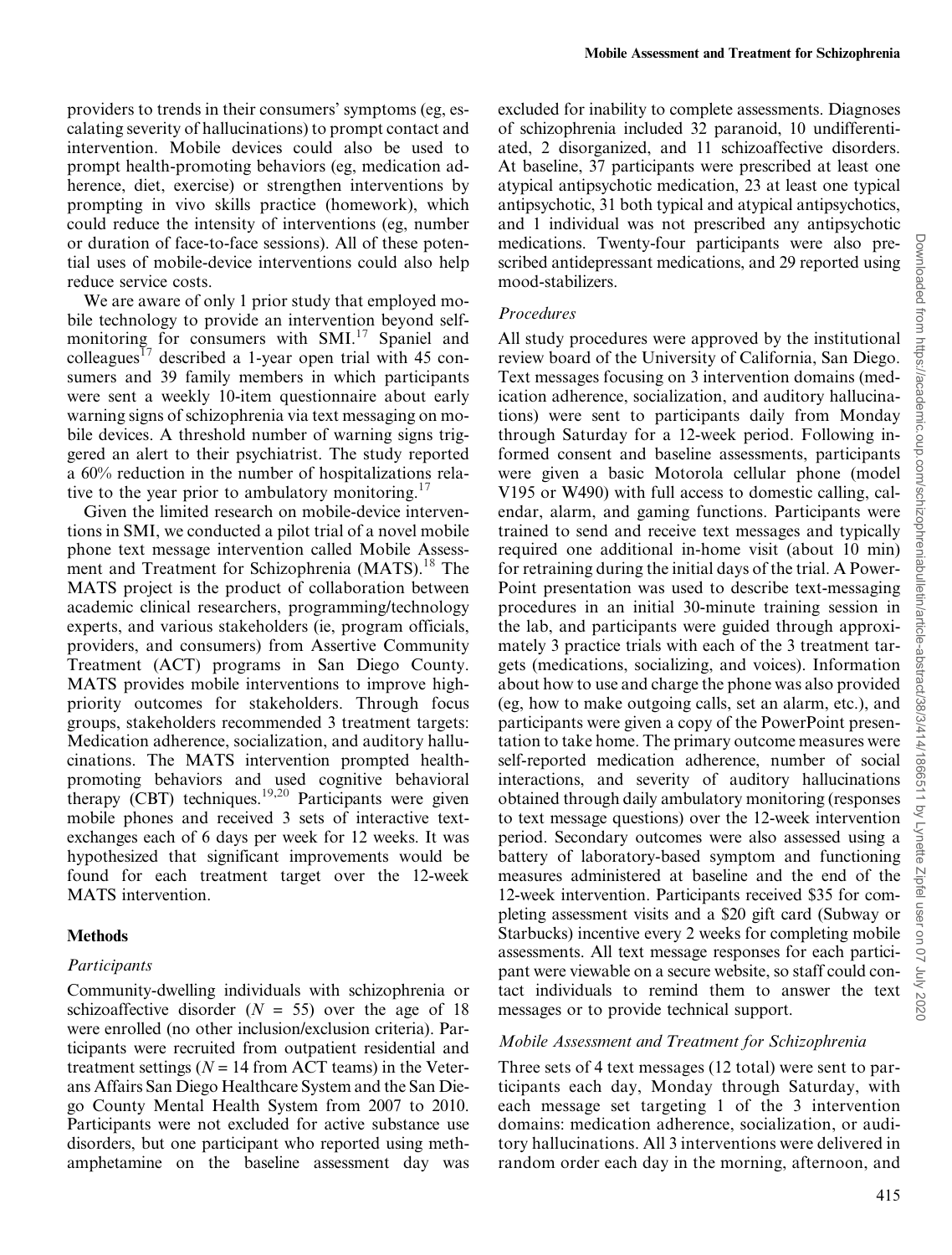evening. The number and frequency of text messages were based, in part, on focus group feedback and the amount of time needed to send and respond to text messages. Our goal was to adequately sample daily behavior and intervene frequently enough to have a potential impact on the target outcomes, without overburdening individuals with time-consuming messages. Focus group feedback was that more frequent messaging, especially for a 3-month period might be too much. To accommodate daily routines, participants were allowed to choose the specific times they would receive messages within a 2-hour window. Each time a text message was received, the phone generated an auditory signal and/or a vibration that prompted participants to read the message.

The text-messaging interventions incorporated CBT techniques.[19,20](#page-10-0) Thoughts about medications, socializing, and voices were elicited (eg, ''Do you think your voices are powerful?''), and the next messages encouraged participants to question unhelpful beliefs (eg, ''Maybe your voices can't really do what they say'') and try a behavioral experiment (eg, ''Try ignoring them and see what happens''). Evidence used to challenge unhelpful beliefs included personalized information provided by the participant. During a baseline interview, the rater who performed the research assessments asked a standard set of questions to elicit personalized information to be used in the text messages. Participants were asked to report at least one benefit of medications and socializing, and a coping strategy that reduced the frequency or distress related to voices (eg, ''What is a benefit or something good about taking your medication?''; ''What is something you like to do for fun with other people?''; ''What do you do to help cope with voices?''). This information was used to create personalized thoughtchallenging messages. For medication adherence, the messages were ''But you said taking meds helped you (personal reported benefit from taking medications).'' For social functioning, the message was, ''But you said that (personal enjoyable social activity) was fun.'' For auditory hallucinations, the message was ''You said that (personalized effective coping strategy) helps.'' The individualized text messages were entered into a secure website, which could only be accessed by research staff. Once the content was entered, the interventions were sent automatically by a remote secure server.

The flow of messaging, including branching according to participant responses, is shown for each intervention domain in [figures 1–3](#page-3-0). The 4 types of messages sent for each intervention domain were as follows:

1. A multiple-choice outcome assessment question (eg, "Have you been bothered by voices? ... No Voices, A Little, Moderate, and Extreme''), which required a reply using a single key press from the phone pad corresponding to one of the choices.

- 2. A multiple-choice current cognitions assessment question (eg, "Do you think your voices are ... Uncontrollable, All Knowing, Powerful, and Other''), which required a reply using a single key press from the phone pad corresponding to one of the choices.
- 3. A thought-challenging message for unhelpful beliefs, which was dependent on their response to question 2 (eg, if voices were thought to be ''All Knowing,'' a possible message 3 would be, ''Maybe voices make mistakes too'').
- 4. A behavioral coping or behavioral experiment suggestion, which was also dependent on their response to question 2 (eg, for ''All Knowing,'' a possible message 4 would be, ''Ask a friend if they know information that contradicts the voices'').

If the participant did not reply to the first or second question, the next messages in the sequence were not sent. If the participant reported positive outcomes (eg, they were taking medications or voices were absent or they socialized with 4 or more people), they still received a second question that required a response (eg, ''What's helping?") plus the 2 additional messages suggesting coping strategies. Therefore, there was no reduced hassle or burden for reporting a positive outcome. At maximum compliance, each participant would have received 840 total messages over the 12-week intervention period (4 messages 3 times per day  $= 12$  per day  $\times$  6 days per week (10 messages on Friday) = 70 per week  $\times$ 12 weeks = 840 total messages, with 420 requiring responses). Every Friday, a message was sent to the participants asking them how helpful they found the messages to be that week  $(1 = Not at all; 2 = Somewhat;$  $3$  = Moderately; and  $4$  = Very).

# Measures

The primary outcome measure for each intervention domain was the daily ambulatory monitoring outcome assessment question for that domain (question 1 described above). Secondary outcomes were also assessed using a battery of laboratory-based symptom and functioning measures. The battery included the Positive and Negative Syndrome Scale  $(PANSS)$ ,<sup>[21](#page-10-0)</sup> Beck Depression Inventory—2nd Edition  $(BDI-II)$ ,<sup>[22](#page-11-0)</sup> Independent Living Skills Survey  $(ILSS)$ ,<sup>[23](#page-11-0)</sup> and American National Adult Reading Test  $(ANART).^{24}$  Interrater reliability was .88 for PANSS total.

## Statistical Analyses

Hierarchical generalized linear modeling (HGLM) was used to analyze the text message outcome measures. All models used a multinomial sampling model with a multinomial logit link function. Models were estimated using time (in days) as the lone predictor, except for the model for medication adherence, which also included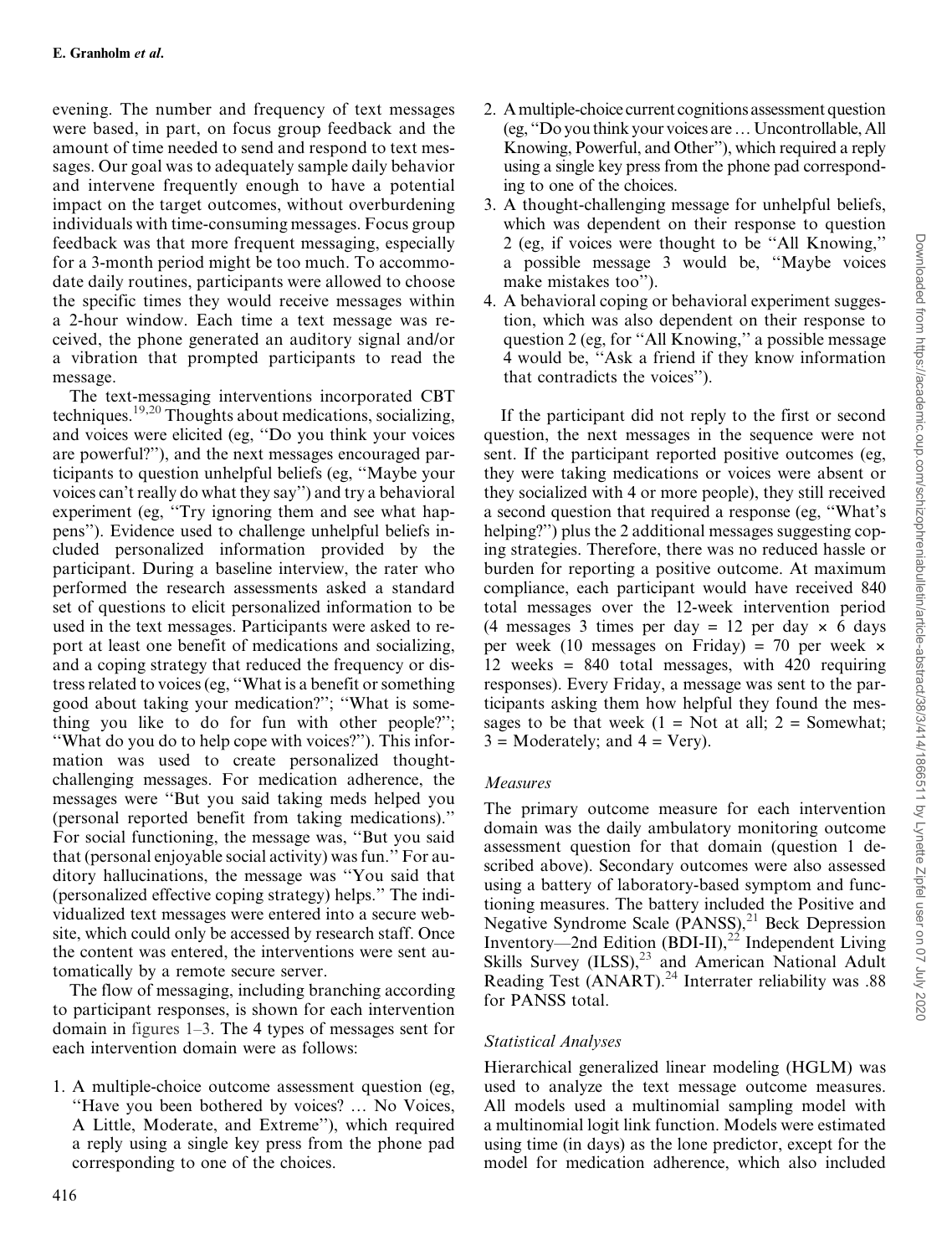<span id="page-3-0"></span>

Fig. 1. Sequence of text messages for the medication adherence intervention with branching according to consumer responses. Participants provided single key responses to multiple-choice questions. Responses to the first (''outcome assessment'') question are shown in [figure 4](#page-7-0). Responses to the second (''current cognitions'') question are shown here as the percentage of total valid responses across all daily assessments.

living situation as a predictor. Given that individuals in supported living environments are often aided by staff in taking their prescribed medications, a dichotomous variable that indicated whether the consumer lived independently or in an assisted living facility (independent living =  $0.5$ ; assisted living =  $-0.5$ ) was added as a predictor



Fig. 2. Sequence of text messages for the socialization intervention with branching according to consumer responses. Participants provided single key responses to multiple-choice questions. Responses to the first (''outcome assessment'') question are shown in [figure 5.](#page-8-0) Responses to the second (''current cognitions'') question are shown here as the percentage of total valid responses across all daily assessments.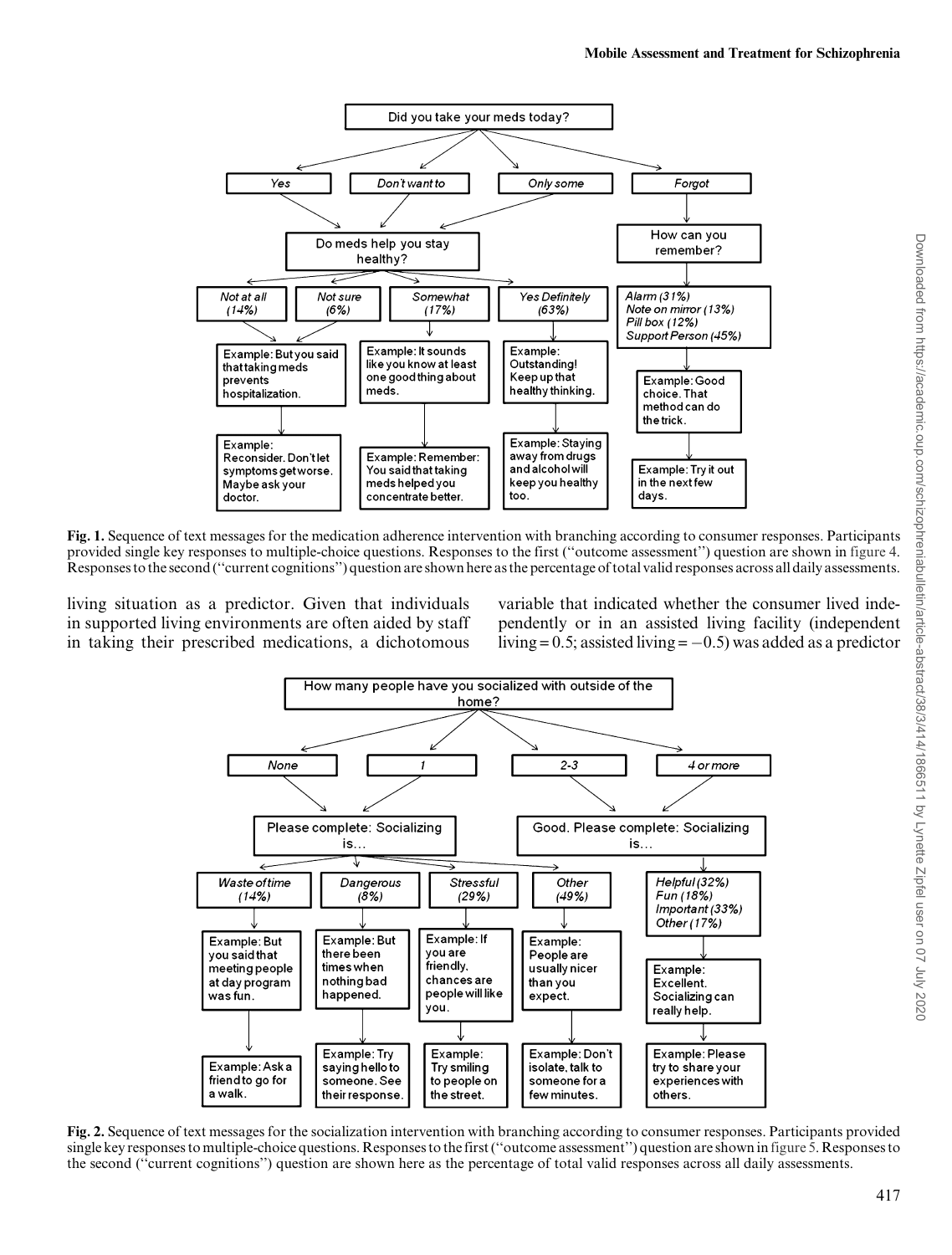

Fig. 3. Sequence of text messages for the auditory hallucinations intervention with branching according to consumer responses. Participants provided single key responses to multiple-choice questions. Responses to the first (''outcome assessment'') question are shown in [figure 6](#page-8-0). Responses to the second (''current cognitions'') question are shown here as the percentage of total valid responses across all daily assessments.

of both the intercept and growth parameters for the medication adherence outcome model. The test of the effect of day on outcome in these models examines whether there is an association between an additional day of treatment and the log-odds of being in one response category relative to the reference category.

Paired samples  $t$  tests were used to test for differences between pretreatment and posttreatment on the secondary outcome lab-based measures. To examine potential differences between the sample of consumers used in the analyses and the consumers who withdrew, independent samples *t* tests were used to test for baseline differences on the lab-based measures. HLM v6.06 was used for the HGLMs; SPSS v11.5 was used for all other statistical analyses; and MATLAB r12.1 was used to produce the HGLM figures.

## Results

Of the 55 participants enrolled, 13 were defined as noncompleters because they did not send any valid messages or stopped sending valid messages within 2 weeks, despite repeated trainings and reminders. Independent samples t tests showed several baseline differences between completers and noncompleters [\(table 1](#page-5-0)). Noncompleters had lower self-reported living skills (ILSS), more severe negative symptoms (PANSS negative), and lower estimated premorbid verbal IQ (ANART) than completers. No differences in positive symptoms (PANSS positive),

depression (BDI-II), age, or education were found between groups. The 42 remaining active participants had a mean age of 48.7 years  $(SD = 9.1)$ , mean of 12.3 years of education  $(SD = 1.3)$  and 69% were male, 74% Caucasian, 7% African American, and 10% Hispanic. Fifty-seven percent of participants resided in assisted living facilities (board and care).

For the 42 completers, the valid response rate over the 12-week intervention period for question 1 for each intervention domain was  $M = 86\%$ , Median = 93%,  $SD = 19\%$  for medication adherence;  $M = 83\%$ , Median  $= 88\%, SD = 19\%$  for socialization; and  $M = 86\%,$  Me $dian = 94\%, SD = 19\%$  for the auditory hallucination intervention. There were 2 possible questions for question 2, depending on how participants responded to question 1 (see [figures 1–3\)](#page-3-0). The valid response rates for these 2 questions for each intervention domain were  $M = 85\%$  and 85%, Median = 94% and 98%,  $SD = 21\%$  and 30% for medication adherence;  $M =$ 78% and 85%, Median = 88% and 90%,  $SD = 27\%$  and 18% for socialization; and  $M = 85%$  and 84%, Median  $= 94\%$  and 98%,  $SD = 21\%$  and 30% for the auditory hallucination intervention.

The majority of phones (86%) were returned intact. One phone was never returned, as the participant moved out of state without notice, and 5 phones were damaged or malfunctioned (eg, exposure to water; cracked screen). Participant responses to the question asked each Friday, ''How helpful were the text messages this week?"  $(1 = Not at all,$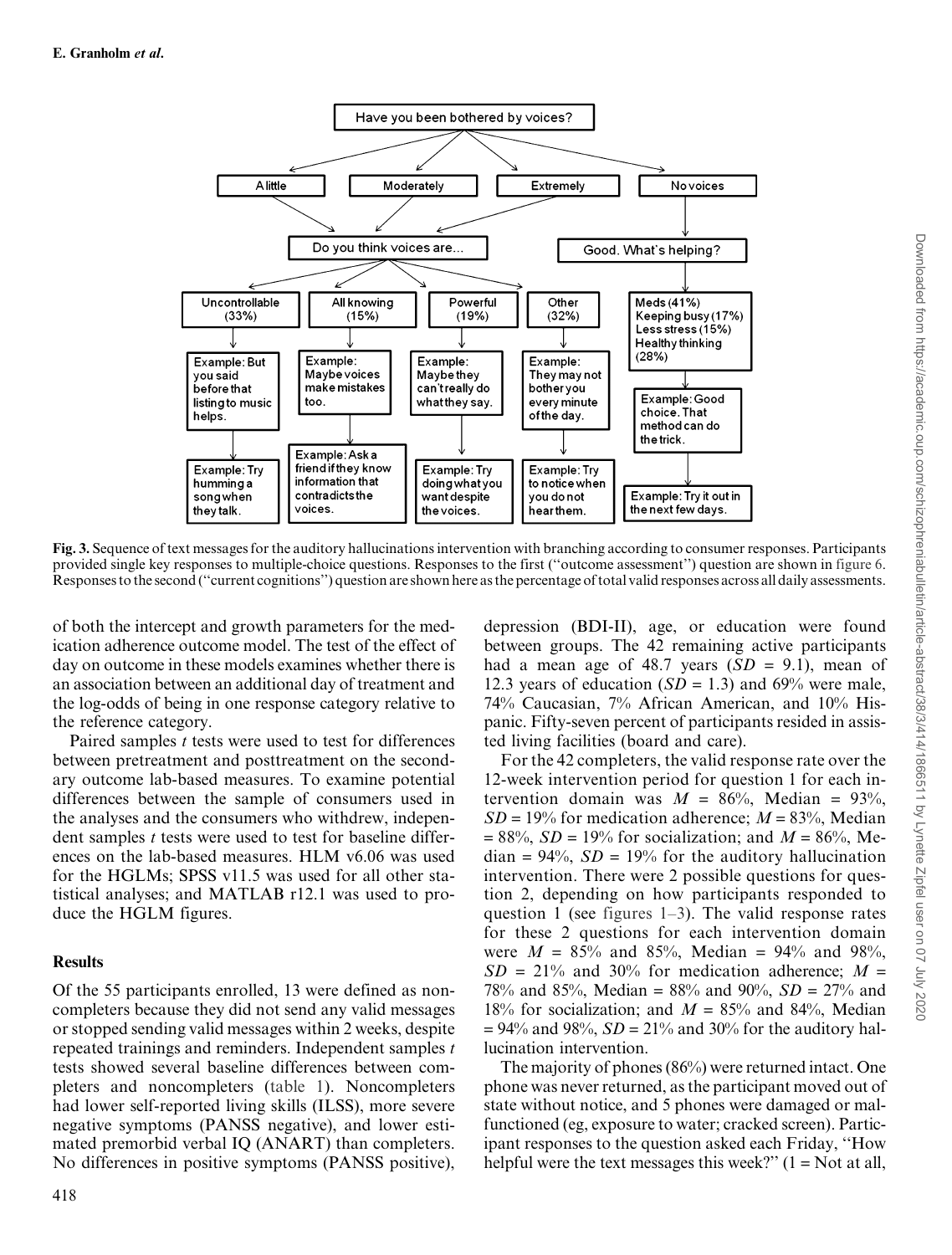| Clinical Measure         | Completer $(n = 42)$ |           | Noncompleter $(n = 13)$ |       | <b>Statistics</b> |    |      |         |
|--------------------------|----------------------|-----------|-------------------------|-------|-------------------|----|------|---------|
|                          | $\boldsymbol{M}$     | <i>SD</i> | $\boldsymbol{M}$        | SD    |                   | df | P    | d       |
| ILSS 10 domain average   | 0.682                | 0.105     | 0.616                   | 0.102 | 1.99              | 51 | .052 | 0.65    |
| PANSS total              | 63.9                 | 18.2      | 69.3                    | 19.7  | 0.92              | 53 | .364 | 0.30    |
| PANSS positive total     | 17.8                 | 6.4       | 16.2                    | 6.1   | 0.78              | 53 | .437 | $-0.25$ |
| PANSS negative total     | 15.2                 | 6.3       | 20.7                    | 8.1   | 2.56              | 53 | .013 | 0.83    |
| <b>BDI-II</b> total      | 15.7                 | 12.6      | 15.8                    | 10.9  | 0.03              | 53 | .979 | $-0.01$ |
| <b>ANART IQ estimate</b> | 103.7                | 8.6       | 98.2                    | 7.8   | 2.04              | 52 | .046 | 0.66    |
| Age $(y)$                | 48.7                 | 9.1       | 48.9                    | 7.9   | 0.07              | 53 | .947 | $-0.02$ |
| Education $(v)$          | 12.4                 | 1.3       | 11.8                    | 0.7   | 1.57              | 53 | .123 | 0.51    |

<span id="page-5-0"></span>Table 1. Characteristics of Protocol Completers and Noncompleters

Note: ILSS, Independent Living Skills Survey; PANSS, Positive and Negative Syndrome Scale; BDI, Beck Depression Inventory; ANART, American National Adult Reading Test.

 $2 =$  Somewhat,  $3 =$  Moderately,  $4 =$  Very; Mean = 3.15, Median = 3.42,  $SD = 0.84$ ), suggested that participants found the MATS intervention to be moderately to very helpful. In addition, relative to the "not at all helpful" response, the odds of reporting all other response categories increased significantly with an additional day ("somewhat,"  $OR = 1.03$ ,  $t = 2.33$ ,  $P = .025$ ; "moderately,"  $OR = 1.04$ ,  $t = 3.35$ ,  $P = .002$ ; "very helpful,"  $OR = 1.04$ ,  $t = 2.77$ ,  $P = .009$ ), suggesting greater experience with the intervention increased the likelihood of reporting the intervention was helpful.

Results from the HGLM analysis for the first outcome assessment question from each intervention are presented in [table 2.](#page-6-0) In the model for medication adherence, the effect of an additional day of treatment and the living situation by time interaction were significantly negatively associated with the log-odds of forgetting to take medication, relative to taking medication as prescribed. This suggested that an additional day of treatment aided consumers with remembering to take their medication, and consumers living independently benefited to a greater extent than those in assisted living situations. [Figure 4](#page-7-0) depicts the probability of endorsing each answer to the medication adherence outcome question each day over the 12-week treatment period. Medication adherence was reported to be high at initial assessment and remained high over time for all participants. Although consumers living independently were initially less likely to report medication adherence than those in assisted living facilities, by the end of treatment, they eventually caught up and even exceeded the adherence rates reported by consumers living in assisted living settings by the end of the 3-month MATS intervention [\(figure 4,](#page-7-0) top). The statistically significant intercept terms indicated that at initial assessment, participants were much more likely to report medication adherence rather than forgetting to take medication, not wanting to take medication, or only taking some of their medication. However, participants living independently were less likely to report medication adherence than those in assisted living facilities.

Those living independently reported a higher probability of forgetting to take medication at baseline than those in an assisted living setting, but the probability of reporting forgetting diminished over the course of the MATS intervention [\(figure 4](#page-7-0), bottom).

In the model for socialization, the effect of an additional day of treatment was significantly negatively associated with the log-odds of socializing with 1 person, relative to 4 or more. This suggested that an additional day of treatment significantly increased the odds of having 4 or more social interactions relative to having only 1 social interaction. [Figure 5](#page-8-0) depicts the probability of endorsing each answer to the socialization outcome question each day over the 12-week treatment period. The figure shows that the probability of maximal socialization  $(4+$  interactions) outside of the home increased steadily over the course of the 3-month treatment, while the probability of having only 1 social interaction per day decreased over 10%. There was no significant change in the probability of reporting 0 or 2–3 interactions.

In the model for auditory hallucinations, there was a statistically significant negative association between time and the log-odds of being moderately bothered by hallucinations, relative to having no hallucinations. This suggested that an additional day of treatment significantly increased the odds of reporting not having any voices, relative to being moderately bothered by voices. [Figure 6](#page-8-0) depicts the probability of endorsing each answer to the auditory hallucination outcome question each day over the 12-week treatment period. The figure shows that the probability of reporting being moderately bothered by hallucinations decreased at a rate similar to the rate at which the probability of reporting no hallucinations increased over the course of treatment. Statistically significant intercept terms indicated that at initial assessment, consumers were more likely to report no voices than extreme or moderate hallucinations ([figure 6](#page-8-0)).

Similar HGLM analyses were also used to examine changes in responses to the second (current cognitions) question during treatment. For medication adherence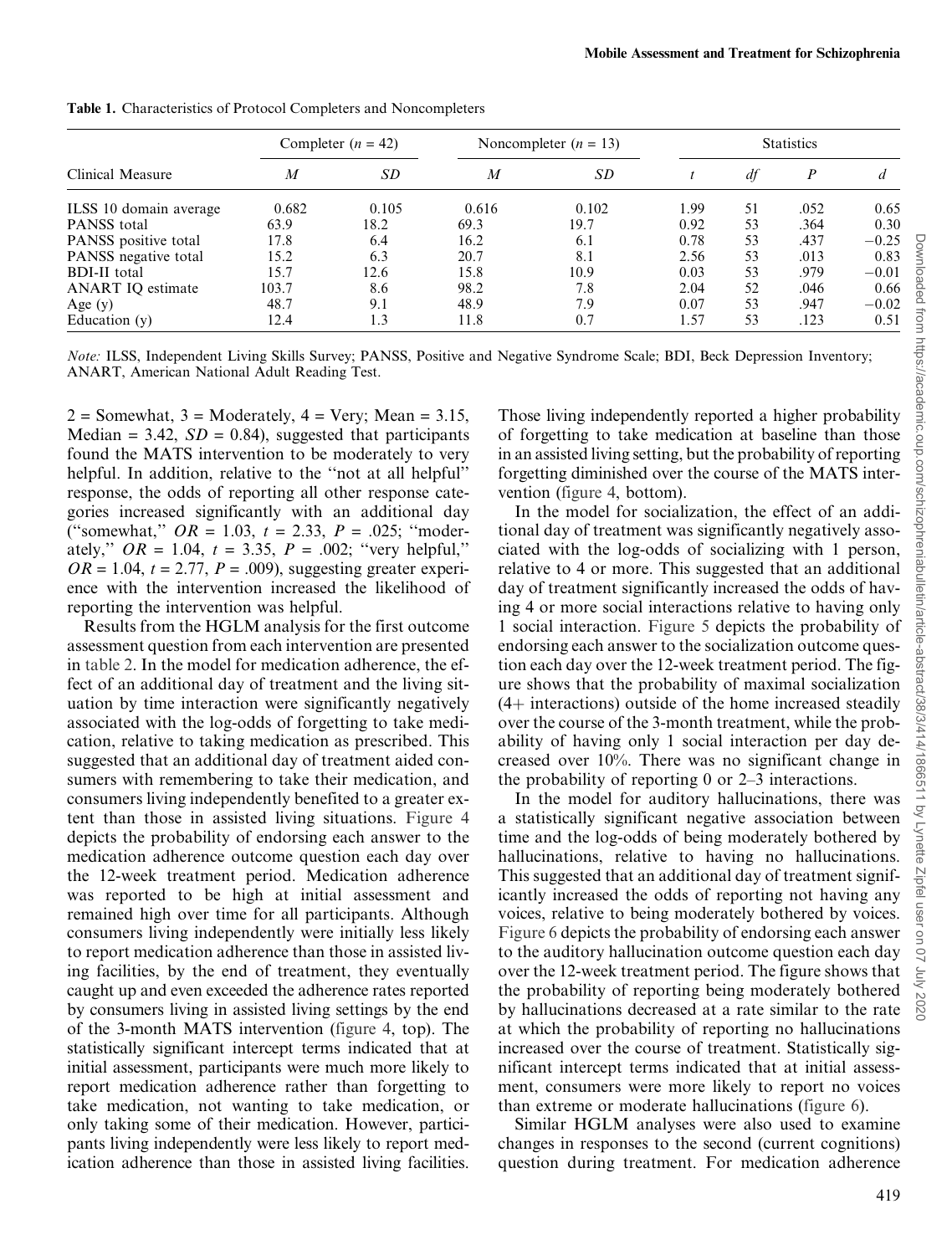## <span id="page-6-0"></span>Table 2. HGLM Results for the Outcome Question of Each Text Intervention

| Medication adherence<br>"Did you take your meds today?"<br>For "forgot" (relative to "yes")<br>$-2.539$<br>0.079<br>$-7.21$<br>< .001<br>Intercept<br>1.99<br>Living situation<br>1.405<br>4.076<br>.053<br>$-0.025$<br>0.976<br>$-3.17$<br>Day number<br>.003<br>Day number $\times$ living situation<br>$-0.039$<br>$-2.48$<br>0.962<br>.018<br>For "don't want to" (relative to "yes")<br>$-4.961$<br>$-7.58$<br>0.007<br>< .001<br>Intercept<br>0.31<br>Living situation<br>0.400<br>1.492<br>.761<br>0.21<br>.835<br>Day number<br>0.003<br>1.003<br>$-0.50$<br>Day number $\times$ living situation<br>$-0.012$<br>0.988<br>.621<br>For "only some" (relative to "yes")<br>$-8.11$<br>Intercept<br>$-3.803$<br>0.022<br>${<}.001$<br>Living situation<br>1.756<br>5.788<br>1.87<br>.068<br>$-1.16$<br>Day number<br>$-0.011$<br>0.990<br>.252<br>Day number $\times$ living situation<br>$-1.93$<br>.060<br>$-0.035$<br>0.966<br>"How many people have you socialized with outside the home?"<br>For "no interactions" (relative to "4+")<br>0.774<br>$-0.256$<br>$-0.95$<br>.349<br>Intercept<br>$-0.002$<br>0.998<br>$-0.48$<br>Day number<br>.633<br>For "1 person" (relative to "4+")<br>Intercept<br>$-0.477$<br>0.621<br>$-1.85$<br>.071<br>$-2.21$<br>Day number<br>$-0.011$<br>0.989<br>.033<br>For "2-3 people" (relative to "4+")<br>$-0.211$<br>Intercept<br>0.809<br>$-0.94$<br>.352<br>Day number<br>$-0.002$<br>0.998<br>$-0.49$<br>.627<br>"Have you been bothered by voices?"<br>For "extremely" (relative to "no voices")<br>$-2.370$<br>0.093<br>$-4.80$<br>< .001<br>Intercept<br>$-0.39$<br>Day number<br>$-0.003$<br>0.997<br>.695<br>For "moderately" (relative to "no voices")<br>Intercept<br>$-1.121$<br>0.326<br>$-2.55$<br>.015<br>0.981<br>$-2.43$<br>Day number<br>$-0.019$<br>.020<br>For "a little" (relative to "no voices")<br>$-0.86$<br>Intercept<br>$-0.309$<br>0.734<br>.393 | Outcome Domain          | Parameter<br>Estimate | OR    | $\mathfrak{t}$ | $\boldsymbol{P}$ |
|-------------------------------------------------------------------------------------------------------------------------------------------------------------------------------------------------------------------------------------------------------------------------------------------------------------------------------------------------------------------------------------------------------------------------------------------------------------------------------------------------------------------------------------------------------------------------------------------------------------------------------------------------------------------------------------------------------------------------------------------------------------------------------------------------------------------------------------------------------------------------------------------------------------------------------------------------------------------------------------------------------------------------------------------------------------------------------------------------------------------------------------------------------------------------------------------------------------------------------------------------------------------------------------------------------------------------------------------------------------------------------------------------------------------------------------------------------------------------------------------------------------------------------------------------------------------------------------------------------------------------------------------------------------------------------------------------------------------------------------------------------------------------------------------------------------------------------------------------------------------------------------------------------------------------|-------------------------|-----------------------|-------|----------------|------------------|
|                                                                                                                                                                                                                                                                                                                                                                                                                                                                                                                                                                                                                                                                                                                                                                                                                                                                                                                                                                                                                                                                                                                                                                                                                                                                                                                                                                                                                                                                                                                                                                                                                                                                                                                                                                                                                                                                                                                         |                         |                       |       |                |                  |
|                                                                                                                                                                                                                                                                                                                                                                                                                                                                                                                                                                                                                                                                                                                                                                                                                                                                                                                                                                                                                                                                                                                                                                                                                                                                                                                                                                                                                                                                                                                                                                                                                                                                                                                                                                                                                                                                                                                         |                         |                       |       |                |                  |
|                                                                                                                                                                                                                                                                                                                                                                                                                                                                                                                                                                                                                                                                                                                                                                                                                                                                                                                                                                                                                                                                                                                                                                                                                                                                                                                                                                                                                                                                                                                                                                                                                                                                                                                                                                                                                                                                                                                         |                         |                       |       |                |                  |
|                                                                                                                                                                                                                                                                                                                                                                                                                                                                                                                                                                                                                                                                                                                                                                                                                                                                                                                                                                                                                                                                                                                                                                                                                                                                                                                                                                                                                                                                                                                                                                                                                                                                                                                                                                                                                                                                                                                         |                         |                       |       |                |                  |
|                                                                                                                                                                                                                                                                                                                                                                                                                                                                                                                                                                                                                                                                                                                                                                                                                                                                                                                                                                                                                                                                                                                                                                                                                                                                                                                                                                                                                                                                                                                                                                                                                                                                                                                                                                                                                                                                                                                         |                         |                       |       |                |                  |
|                                                                                                                                                                                                                                                                                                                                                                                                                                                                                                                                                                                                                                                                                                                                                                                                                                                                                                                                                                                                                                                                                                                                                                                                                                                                                                                                                                                                                                                                                                                                                                                                                                                                                                                                                                                                                                                                                                                         |                         |                       |       |                |                  |
|                                                                                                                                                                                                                                                                                                                                                                                                                                                                                                                                                                                                                                                                                                                                                                                                                                                                                                                                                                                                                                                                                                                                                                                                                                                                                                                                                                                                                                                                                                                                                                                                                                                                                                                                                                                                                                                                                                                         |                         |                       |       |                |                  |
|                                                                                                                                                                                                                                                                                                                                                                                                                                                                                                                                                                                                                                                                                                                                                                                                                                                                                                                                                                                                                                                                                                                                                                                                                                                                                                                                                                                                                                                                                                                                                                                                                                                                                                                                                                                                                                                                                                                         |                         |                       |       |                |                  |
|                                                                                                                                                                                                                                                                                                                                                                                                                                                                                                                                                                                                                                                                                                                                                                                                                                                                                                                                                                                                                                                                                                                                                                                                                                                                                                                                                                                                                                                                                                                                                                                                                                                                                                                                                                                                                                                                                                                         |                         |                       |       |                |                  |
|                                                                                                                                                                                                                                                                                                                                                                                                                                                                                                                                                                                                                                                                                                                                                                                                                                                                                                                                                                                                                                                                                                                                                                                                                                                                                                                                                                                                                                                                                                                                                                                                                                                                                                                                                                                                                                                                                                                         |                         |                       |       |                |                  |
|                                                                                                                                                                                                                                                                                                                                                                                                                                                                                                                                                                                                                                                                                                                                                                                                                                                                                                                                                                                                                                                                                                                                                                                                                                                                                                                                                                                                                                                                                                                                                                                                                                                                                                                                                                                                                                                                                                                         |                         |                       |       |                |                  |
|                                                                                                                                                                                                                                                                                                                                                                                                                                                                                                                                                                                                                                                                                                                                                                                                                                                                                                                                                                                                                                                                                                                                                                                                                                                                                                                                                                                                                                                                                                                                                                                                                                                                                                                                                                                                                                                                                                                         |                         |                       |       |                |                  |
|                                                                                                                                                                                                                                                                                                                                                                                                                                                                                                                                                                                                                                                                                                                                                                                                                                                                                                                                                                                                                                                                                                                                                                                                                                                                                                                                                                                                                                                                                                                                                                                                                                                                                                                                                                                                                                                                                                                         |                         |                       |       |                |                  |
|                                                                                                                                                                                                                                                                                                                                                                                                                                                                                                                                                                                                                                                                                                                                                                                                                                                                                                                                                                                                                                                                                                                                                                                                                                                                                                                                                                                                                                                                                                                                                                                                                                                                                                                                                                                                                                                                                                                         |                         |                       |       |                |                  |
|                                                                                                                                                                                                                                                                                                                                                                                                                                                                                                                                                                                                                                                                                                                                                                                                                                                                                                                                                                                                                                                                                                                                                                                                                                                                                                                                                                                                                                                                                                                                                                                                                                                                                                                                                                                                                                                                                                                         |                         |                       |       |                |                  |
|                                                                                                                                                                                                                                                                                                                                                                                                                                                                                                                                                                                                                                                                                                                                                                                                                                                                                                                                                                                                                                                                                                                                                                                                                                                                                                                                                                                                                                                                                                                                                                                                                                                                                                                                                                                                                                                                                                                         |                         |                       |       |                |                  |
|                                                                                                                                                                                                                                                                                                                                                                                                                                                                                                                                                                                                                                                                                                                                                                                                                                                                                                                                                                                                                                                                                                                                                                                                                                                                                                                                                                                                                                                                                                                                                                                                                                                                                                                                                                                                                                                                                                                         | Socialization           |                       |       |                |                  |
|                                                                                                                                                                                                                                                                                                                                                                                                                                                                                                                                                                                                                                                                                                                                                                                                                                                                                                                                                                                                                                                                                                                                                                                                                                                                                                                                                                                                                                                                                                                                                                                                                                                                                                                                                                                                                                                                                                                         |                         |                       |       |                |                  |
|                                                                                                                                                                                                                                                                                                                                                                                                                                                                                                                                                                                                                                                                                                                                                                                                                                                                                                                                                                                                                                                                                                                                                                                                                                                                                                                                                                                                                                                                                                                                                                                                                                                                                                                                                                                                                                                                                                                         |                         |                       |       |                |                  |
|                                                                                                                                                                                                                                                                                                                                                                                                                                                                                                                                                                                                                                                                                                                                                                                                                                                                                                                                                                                                                                                                                                                                                                                                                                                                                                                                                                                                                                                                                                                                                                                                                                                                                                                                                                                                                                                                                                                         |                         |                       |       |                |                  |
|                                                                                                                                                                                                                                                                                                                                                                                                                                                                                                                                                                                                                                                                                                                                                                                                                                                                                                                                                                                                                                                                                                                                                                                                                                                                                                                                                                                                                                                                                                                                                                                                                                                                                                                                                                                                                                                                                                                         |                         |                       |       |                |                  |
|                                                                                                                                                                                                                                                                                                                                                                                                                                                                                                                                                                                                                                                                                                                                                                                                                                                                                                                                                                                                                                                                                                                                                                                                                                                                                                                                                                                                                                                                                                                                                                                                                                                                                                                                                                                                                                                                                                                         |                         |                       |       |                |                  |
|                                                                                                                                                                                                                                                                                                                                                                                                                                                                                                                                                                                                                                                                                                                                                                                                                                                                                                                                                                                                                                                                                                                                                                                                                                                                                                                                                                                                                                                                                                                                                                                                                                                                                                                                                                                                                                                                                                                         |                         |                       |       |                |                  |
|                                                                                                                                                                                                                                                                                                                                                                                                                                                                                                                                                                                                                                                                                                                                                                                                                                                                                                                                                                                                                                                                                                                                                                                                                                                                                                                                                                                                                                                                                                                                                                                                                                                                                                                                                                                                                                                                                                                         |                         |                       |       |                |                  |
|                                                                                                                                                                                                                                                                                                                                                                                                                                                                                                                                                                                                                                                                                                                                                                                                                                                                                                                                                                                                                                                                                                                                                                                                                                                                                                                                                                                                                                                                                                                                                                                                                                                                                                                                                                                                                                                                                                                         |                         |                       |       |                |                  |
|                                                                                                                                                                                                                                                                                                                                                                                                                                                                                                                                                                                                                                                                                                                                                                                                                                                                                                                                                                                                                                                                                                                                                                                                                                                                                                                                                                                                                                                                                                                                                                                                                                                                                                                                                                                                                                                                                                                         |                         |                       |       |                |                  |
|                                                                                                                                                                                                                                                                                                                                                                                                                                                                                                                                                                                                                                                                                                                                                                                                                                                                                                                                                                                                                                                                                                                                                                                                                                                                                                                                                                                                                                                                                                                                                                                                                                                                                                                                                                                                                                                                                                                         |                         |                       |       |                |                  |
|                                                                                                                                                                                                                                                                                                                                                                                                                                                                                                                                                                                                                                                                                                                                                                                                                                                                                                                                                                                                                                                                                                                                                                                                                                                                                                                                                                                                                                                                                                                                                                                                                                                                                                                                                                                                                                                                                                                         | Auditory hallucinations |                       |       |                |                  |
|                                                                                                                                                                                                                                                                                                                                                                                                                                                                                                                                                                                                                                                                                                                                                                                                                                                                                                                                                                                                                                                                                                                                                                                                                                                                                                                                                                                                                                                                                                                                                                                                                                                                                                                                                                                                                                                                                                                         |                         |                       |       |                |                  |
|                                                                                                                                                                                                                                                                                                                                                                                                                                                                                                                                                                                                                                                                                                                                                                                                                                                                                                                                                                                                                                                                                                                                                                                                                                                                                                                                                                                                                                                                                                                                                                                                                                                                                                                                                                                                                                                                                                                         |                         |                       |       |                |                  |
|                                                                                                                                                                                                                                                                                                                                                                                                                                                                                                                                                                                                                                                                                                                                                                                                                                                                                                                                                                                                                                                                                                                                                                                                                                                                                                                                                                                                                                                                                                                                                                                                                                                                                                                                                                                                                                                                                                                         |                         |                       |       |                |                  |
|                                                                                                                                                                                                                                                                                                                                                                                                                                                                                                                                                                                                                                                                                                                                                                                                                                                                                                                                                                                                                                                                                                                                                                                                                                                                                                                                                                                                                                                                                                                                                                                                                                                                                                                                                                                                                                                                                                                         |                         |                       |       |                |                  |
|                                                                                                                                                                                                                                                                                                                                                                                                                                                                                                                                                                                                                                                                                                                                                                                                                                                                                                                                                                                                                                                                                                                                                                                                                                                                                                                                                                                                                                                                                                                                                                                                                                                                                                                                                                                                                                                                                                                         |                         |                       |       |                |                  |
|                                                                                                                                                                                                                                                                                                                                                                                                                                                                                                                                                                                                                                                                                                                                                                                                                                                                                                                                                                                                                                                                                                                                                                                                                                                                                                                                                                                                                                                                                                                                                                                                                                                                                                                                                                                                                                                                                                                         |                         |                       |       |                |                  |
|                                                                                                                                                                                                                                                                                                                                                                                                                                                                                                                                                                                                                                                                                                                                                                                                                                                                                                                                                                                                                                                                                                                                                                                                                                                                                                                                                                                                                                                                                                                                                                                                                                                                                                                                                                                                                                                                                                                         |                         |                       |       |                |                  |
|                                                                                                                                                                                                                                                                                                                                                                                                                                                                                                                                                                                                                                                                                                                                                                                                                                                                                                                                                                                                                                                                                                                                                                                                                                                                                                                                                                                                                                                                                                                                                                                                                                                                                                                                                                                                                                                                                                                         |                         |                       |       |                |                  |
|                                                                                                                                                                                                                                                                                                                                                                                                                                                                                                                                                                                                                                                                                                                                                                                                                                                                                                                                                                                                                                                                                                                                                                                                                                                                                                                                                                                                                                                                                                                                                                                                                                                                                                                                                                                                                                                                                                                         |                         |                       |       |                |                  |
|                                                                                                                                                                                                                                                                                                                                                                                                                                                                                                                                                                                                                                                                                                                                                                                                                                                                                                                                                                                                                                                                                                                                                                                                                                                                                                                                                                                                                                                                                                                                                                                                                                                                                                                                                                                                                                                                                                                         | Day number              | $-0.002$              | 0.998 | $-0.53$        | .597             |

Note: HGLM, hierarchical generalized linear modeling. Separate models for socialization and auditory hallucinations that included living situation (staff assisted vs independent) did not show any significant main effects or interactions involving living situation.

question, ''Do meds help you stay healthy?,'' a significant negative association was found between time and the logodds of responding "Not at all" ( $OR = 0.96$ ,  $t = -3.33$ ,  $P = .002$ ) or "Not sure" ( $OR = 0.96$ ,  $t = -2.66$ ,  $P = .012$ ), relative to the ''Yes definitely'' response category. This suggests participants changed from believing medications were not helpful to believing medications help them stay healthy. For the socialization intervention, a significant negative association was found between time and the log-odds of responding that socializing is a ''waste of time'' ( $OR = 0.98$ ,  $t = -2.27$ ,  $P = .029$ ) and "dangerous"  $(OR = 0.98, t = -2.79, P = .009)$ , relative to the "other"

response category. This suggests a reduction in conviction in these negative beliefs about socializing. For the auditory hallucinations intervention, a significant negative association was found between time and the log-odds of reporting voices are "uncontrollable" ( $OR = 0.98$ ,  $t = -2.28$ ,  $P = .028$ ) and marginally for "all knowing"  $(OR = 0.98, t = -1.95, P = .058)$ , relative to the "other" category. This suggests a reduction in conviction in the beliefs that voices are uncontrollable or all knowing.

With regard to secondary outcomes, paired samples t tests showed no significant differences between baseline and posttreatment assessments for any of the laboratory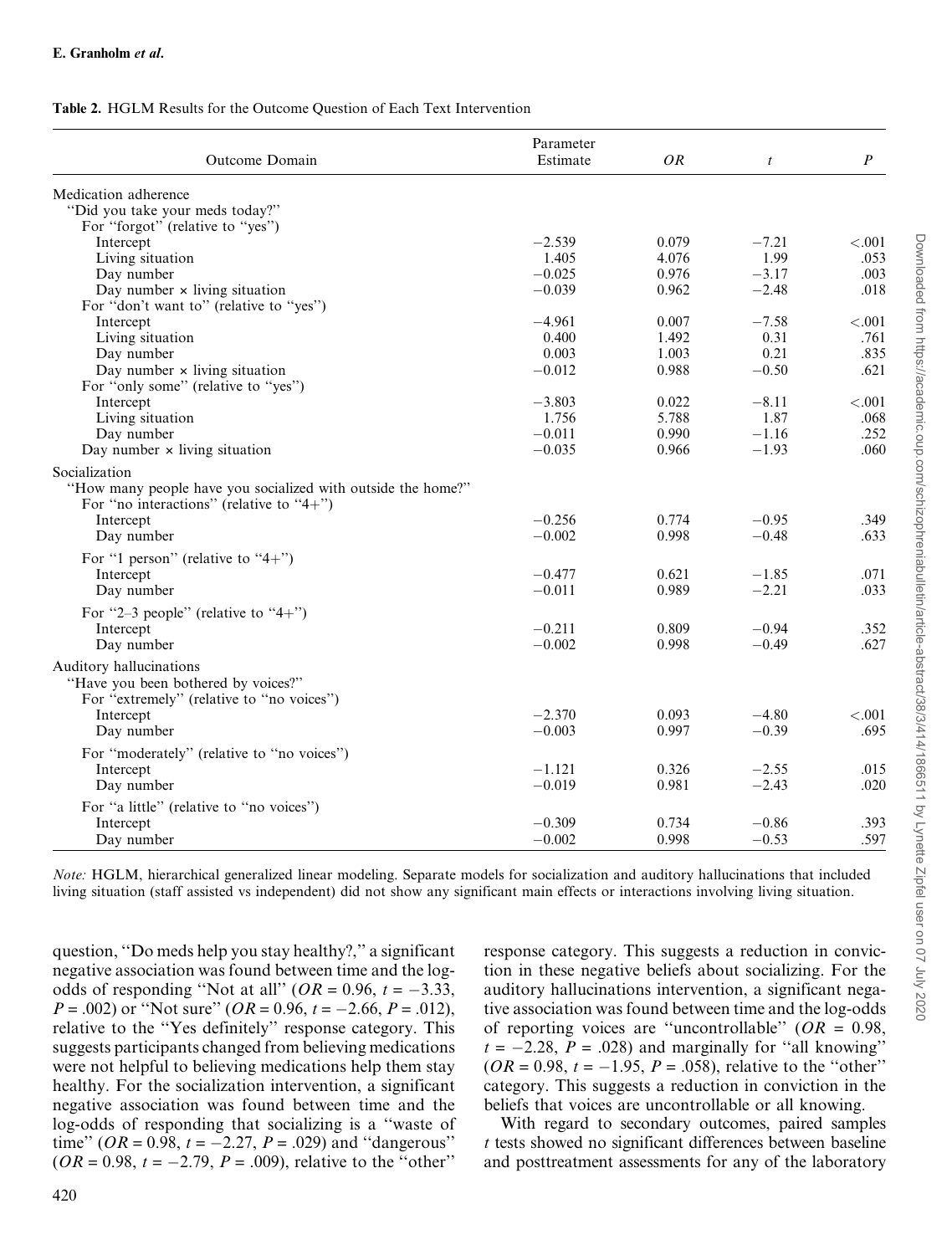<span id="page-7-0"></span>

Fig. 4. Hierarchical generalized linear modeling–derived trajectories of responses to "Did you take your meds today?" are shown separately for consumers living in assisted living and consumers living independently.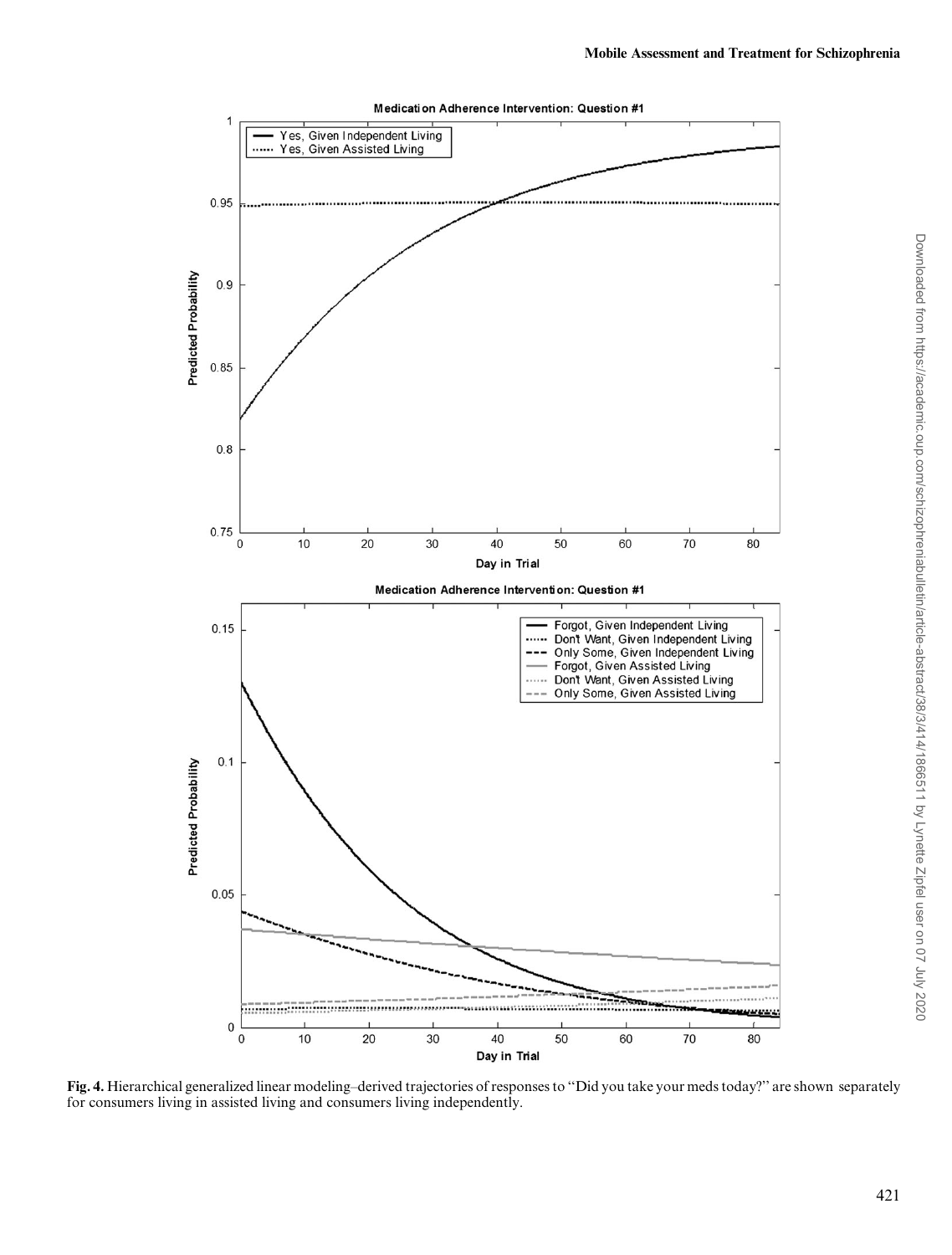<span id="page-8-0"></span>

Fig. 5.Hierarchical generalized linear modeling–derived trajectories of responses to ''How many people have you socialized with outside of home?''.

assessments of symptoms (PANSS, BDI-II) or functioning (ILSS)  $(d^s = -0.14-0.05)$ . Because these scales measured global symptom domains, we explored pre-post differences on individual PANSS items that more specifically indexed the target outcomes. However, the pre-post difference on the PANSS hallucinations item (P3) also was not significant,  $M_{\text{pre}} = 3.67$ ,  $SD = 1.76$ ,  $M_{\text{post}} = 3.60$ ,  $SD = 1.74$ ,  $t_{41} = 0.29, P = .867, d = 0.04,$  and the pre-post difference for the PANSS social withdrawal item (N4), was marginally significant,  $M_{\text{pre}} = 3.05$ ,  $SD = 1.64$ ,  $M_{\text{post}} = 2.54$ ,  $SD = 1.65$ ,  $t_{41} = 1.85$ ,  $P = .072$ ,  $d = 0.31$ .

#### **Discussion**

This pilot trial of the MATS intervention demonstrated that interactive text message assessments and interventions are feasible for many consumers with schizophrenia. Notably, the average valid response rate for the 3 intervention domains was 83%–86% for question 1 for participants who completed more than 2 weeks of the MATS intervention, and the vast majority of phones (86%) were returned at the end of the trial without incident or damage. The MATS intervention was also effective at improving medication adherence, socialization, and auditory hallucinations for many consumers.

With regard to medication adherence, the MATS intervention was most effective for individuals who were living independently. These consumers likely benefited most from MATS because, unlike those residing in supported living environments, they had fewer supports in place to assist in taking medications. The improvement in reporting medication adherence was relative to reporting ''forgot,'' which suggests the text messages may have served as a reminder to take daily medications, especially for



Fig. 6.Hierarchical generalized linear modeling–derived trajectories of responses to ''Have you been bothered by voices?''.

consumers who did not live in a setting with staff who would remind them. This finding suggests mobile interventions and other behavioral interventions that incorporate routines and other natural prompts in daily life to remind consumers to take medications may improve medication adherence in this population. Over the course of treatment, consumers were also less likely to report that medications do not help them ''stay healthy.'' This may suggest that the intervention was associated with a reduction in negative beliefs about medications, which may have also contributed to improved adherence.

MATS was associated with improvement in socialization. The probability of maximal socialization  $(4+)$  interactions) outside of the home increased steadily over the course of the 3-month treatment, while the probability of having only 1 social interaction per day decreased over 10%. A significant reduction over the trial period was also found in the probability of reporting socializing is "waste of time" or "dangerous." It is possible that these changes in negative cognitions about social engagement positively impacted day-to-day socialization behavior. Behavioral suggestions (eg, ''Try asking a friend to go for a walk'') may have also prompted interactions with others. The probability of reporting zero social interactions did not change during the MATS intervention.

MATS was also associated with a reduction in severity of auditory hallucinations. The probability of reporting moderate severity of auditory hallucinations decreased, and the rate of increase in reporting no hallucinations increased. In contrast, the probability of reporting extreme hallucinations was rare and did not change significantly over the course of the MATS intervention. The probability of endorsing thoughts that hallucinations are ''uncontrollable'' or ''all knowing'' also decreased significantly during MATS. The thought-challenging and behavioral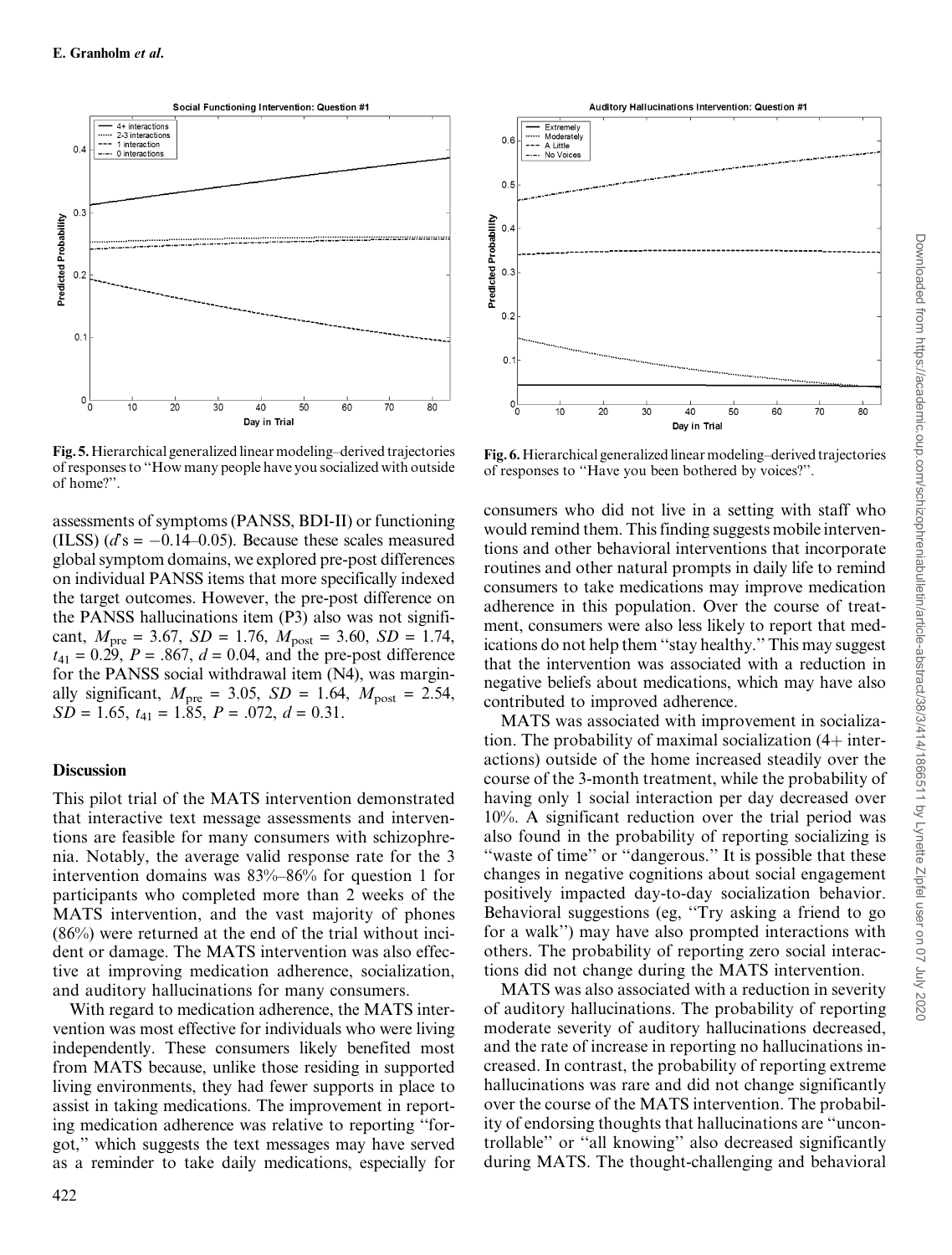experiment interventions in MATS may have contributed to reduced conviction in these beliefs about voices, and this reduction in negative beliefs may have been associated with a reduction in hallucinations. It is also possible that the improvements found in medication adherence, rather than changes in cognitions, lead to the reduction in hallucinations, but medication adherence only improved for consumers living independently, whereas improvement in hallucinations was comparable for consumers living independently and living in assisted housing ([table 2](#page-6-0)).

The version of MATS used in this pilot study may not be helpful to all consumers with schizophrenia. MATS was delivered on an older generation Motorola phone platform, which was clearly challenging to navigate for some consumers with schizophrenia. Lower functioning consumers with more severe negative symptoms and lower estimated premorbid IQ did not complete the intervention, despite multiple reminders and training sessions. These participants were less successful in mastering the use of these older generation phones, but as discussed below, mobile interventions may be more accessible to these participants with a newer smart phone touch-screen platform that is easier to navigate. More intensive individual or group CBT interventions (eg, a standard course of faceto-face sessions or a combination of MATS and some therapy sessions) may be needed for these consumers.

No significant differences in lab-based secondary outcome measures were found between baseline and end of treatment assessments, which suggests that the benefits of this brief 12-week low-intensity MATS intervention did not generalize to these broader outcomes during the limited pilot study period. The discrepancy between the findings for the lab-based measures and the ambulatory monitory outcome measures may also suggest that the daily ambulatory self-reports were not valid assessments of symptom status and functioning. However, these labbased measures were aggregated global measures of psychopathology and functioning, not specific measures of the MATS treatment targets, like the ambulatory monitoring outcome questions. The pre-post difference on the PANSS hallucinations item (P3) and PANSS social withdrawal item (N4) also were not significant. These item analyses more closely index the target outcomes than the global scores, but they still do not measure the target outcome with the same precision as the EMA text message questions. For example, the PANSS hallucinations item includes auditory, visual, olfactory, and tactile hallucinations, not just the auditory hallucinations targeted in this study and indexed by the text message question. In addition, ESM has been extensively used and validated in consumers with schizophrenia. $3,4,6-11$  The ambulatory reports provided in this study also were systematically associated with factors that would be predictably associated with the target outcomes (eg, consumers in assisted living situations reported significantly higher medication adherence than consumers living independently). It is possible that ambulatory monitoring is more sensitive to change in specific treatment targets than global retrospective summaries provided in the context of lab-based assessments, which may be less accurate representations of day-to-day symptom, mood, and functioning behaviors.<sup>1,2</sup> This topic of disparities between momentary self-reports generated in naturalistic settings and retrospective lab summaries of the same period of time is addressed more extensively in a separate article in the current special issue.

## Lessons Learned

In addition to the study findings, the development and pilot testing of the MATS intervention provided valuable experiences to inform future development of ambulatory interventions for consumers with severe mental illness. In this pilot study, the older generation Motorola phone required more steps and manipulation for each action, which proved too difficult for some participants to master. For instance, the backlight of the phone screen remained on for a maximum of 60 seconds, so if a participant required more time to read a question, the screen went blank. Participants described pressing a random button to return to the screen, which would result in a completely different message or phone setting, leading to frustration and lack of response. Some consumers were also confused when they missed previous text messages and found multiple unopened questions in their inbox at one time. Others were confused by the phone configuration, when they were brought back to the previous screen after responding to a text message. These problems prompted some consumers to send multiple responses to the multiple questions or to believe that they had not accurately replied, so they sent additional text message answers to the same question. Multiple responses were coded as invalid.

These problems can be avoided by configuring the phone to delete messages after a response is made or when they are not opened within a specific time period. Using more advanced ''smart'' phones may also help improve response rates in cellular phone-based assessments and interventions. With ''smart'' phones, applications could be developed with longer response windows and ease of touch-screen navigation and responding, and once an application was initiated, participants would be unable to accidentally exit it until completion of the survey. A platform that is easier for consumers to navigate may improve the adherence rates for lower functioning consumers who struggled with the MATS intervention in this pilot study.

This study had several limitations. First, medication adherence findings should be interpreted cautiously because consumers tend to inflate their self-reports of medication adherence, when compared with more objective measures, such as pill counts.<sup>[25](#page-11-0)</sup> Future studies should include more objective measures of medication adherence, in addition to EMA self-reports. Second, consumers reported high medication adherence, low severity of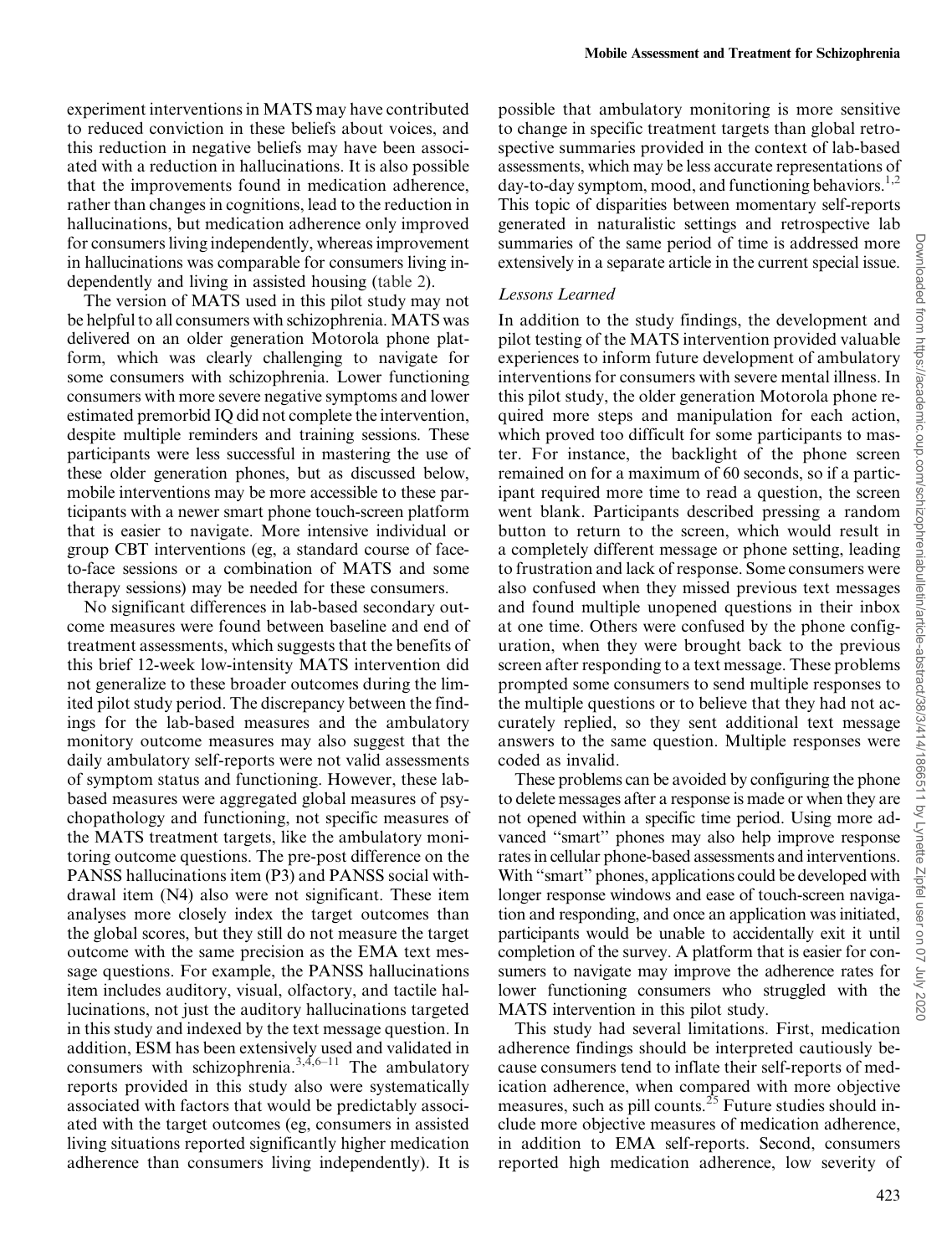<span id="page-10-0"></span>voices, and multiple social interactions at baseline. Even, greater improvements in these outcomes might have been observed had consumers been selected for nonadherence, severe voices, or social isolation at baseline. Third, we suggested that the change in specific beliefs about medications, socialization, and voices found in this pilot study contributed to change in these outcomes, but it is also possible that change in the outcomes contributed to change in the beliefs. Time-lagged analyses could be used to examine the causal direction of these relationships in future mobile interventions research using larger samples with greater frequency of specific beliefs. Fourth, consumers received gift card incentives for responding to text messages, which may not be feasible outside of a research study. Future research is needed to determine textmessaging response rates and MATS efficacy without such incentives. Finally, the study also lacked a comparison group, so the improvements found could be attributed to standard care, rather than MATS.

In conclusion, this pilot study demonstrated that relatively long-term use of mobile technologies to assist in the assessment and treatment of people with serious mental illness is feasible and holds great potential. As cellular phones incorporate more sophisticated technologies, they will likely become more intuitive, affordable, and widespread in use. These preliminary findings for the MATS intervention were encouraging and suggest that, with further development and validation, mobile technologies might facilitate more naturalistic interventions outside of the clinical setting.

## Funding

National Institute of Mental Health (P30 MH80002) through the Advanced Center for Innovations in Services and Interventions Research (PI: Dilip Jeste, M.D.) at the University of California, San Diego.

## Acknowledgments

The content is solely the responsibility of the authors and does not necessarily represent the official views of the National Institute of Mental Health or the National Institutes of Health. The Authors have declared that there are no conflicts of interest in relation to the subject of this study. We would like to thank Dr Kevin Patrick and Fred Rabb for programming and cellular phone assistance, and the clinical and administrative staff at Telecare, San Diego.

## References

1. Stone AA, Shiffman S. Capturing momentary, self-report data: a proposal for reporting guidelines. Soc Behav Med. 2002;24:236–243.

- 2. Bolger N, Davis A, Rafaeli E. Diary methods: capturing life as it is lived. Annu Rev Psychol. 2003;54:579–616.
- 3. Delespaul P. Assessing Schizophrenia in Daily Life. Maastricht, Netherlands: Universitaire Pers Maastricht; 1995.
- 4. Granholm E, Loh C, Swendsen J. Feasibility and validity of computerized ecological momentary assessment in schizophrenia. Schizophr Bull. 2008;34:507–514.
- 5. Johnson E, Grondin O, Barrault M, et al. Computerized ambulatory monitoring in psychiatry: a multi-site collaborative study of acceptability, compliance, and reactivity. Int J Methods Psychiatr Res. 2009;18:48–57.
- 6. Kimhy D, Delespaul P, Corcoran C, Ahn H, Yale S, Malaspina D. Computerized experience sampling method (ESMc): assessing feasibility and validity among individuals with schizophrenia. J Psychiatr Res. 2006;40:221–230.
- 7. Kimhy D, Delespaul P, Ahn H, et al. Concurrent measurement of ''real-world'' stress and arousal in individuals with psychosis: assessing the feasibility and validity of a novel methodology. Schizophr Bull. 2010;36:1131–1139.
- 8. Ben-Zeev D, Ellington K, Swendsen J, Granholm E. Examining a cognitive model of persecutory ideation in the daily life of people with schizophrenia: a computerized experience sampling study. Schizophr Bull. 2011;37:1248–1256.
- 9. Ben-Zeev D, Morris S, Swendsen J, Granholm E. Predicting the occurrence, conviction, distress, and disruption of different delusional experiences in the daily life of people with schizophrenia. Schizophr Bull. 2011; doi:10.1093/schbul/sbq167.
- 10. Delespaul P, DeVries HM. The daily life of ambulatory chronic mental patients. J Nerv Ment Dis. 1987;175:537–544.
- 11. DeVries HM, Delespaul P. Time, context, and subjective experiences in schizophrenia. Schizophr Bull. 1989;15:233–244.
- 12. Swendsen J, Ben-Zeev D, Granholm E. Real-time electronic ambulatory monitoring of substance use and symptom expression in schizophrenia. Am J Psychiatry. 2011;168:202–209.
- 13. Granholm E, Ben-Zeev D, Link P. Social disinterest attitudes and group cognitive behavioral social skills training for functional disability in schizophrenia. Schizophr Bull. 2009;35:874–883.
- 14. Heron KE, Smyth JM. Ecological momentary interventions: incorporating mobile technology into psychosocial and health behaviour treatments. Br J Health Psychol. 2010;15:1–39.
- 15. Patrick K, Griswold WG, Raab F, Intille SS. Health and the mobile phone. Am J Prev Med. 2008;35:177–181.
- 16. Myin-Germeys I, Birchwood M, Kwapil T. From environment to therapy in psychosis: a real-world momentary assessment approach. Schizophr Bull. 2011;37:244–247.
- 17. Spaniel F, Vohlídka P, Kozený J, et al. The Information Technology Aided Relapse Prevention Programme in Schizophrenia: an extension of a mirror-design follow-up. Int J Clin Pract. 2008;62:1943–1946.
- 18. Depp CA, Mausbach B, Granholm E, et al. Mobile interventions for severe mental illness: design and preliminary data from three approaches. J Nerv Ment Dis. 2011;198:715–721.
- 19. Beck AT, Rush A, Shaw B, Emery G. Cognitive Therapy of Depression. New York, NY: The Guilford Press; 1979.
- 20. Beck AT, Rector NA. Cognitive therapy of schizophrenia: a new therapy for the new millennium. Am J Psychother. 2000;54:291–300.
- 21. Kay SR, Fiszbein A, Opler LA. The positive and negative syndrome scale (PANSS) for schizophrenia. Schizophr Bull. 1987;13:261–276.